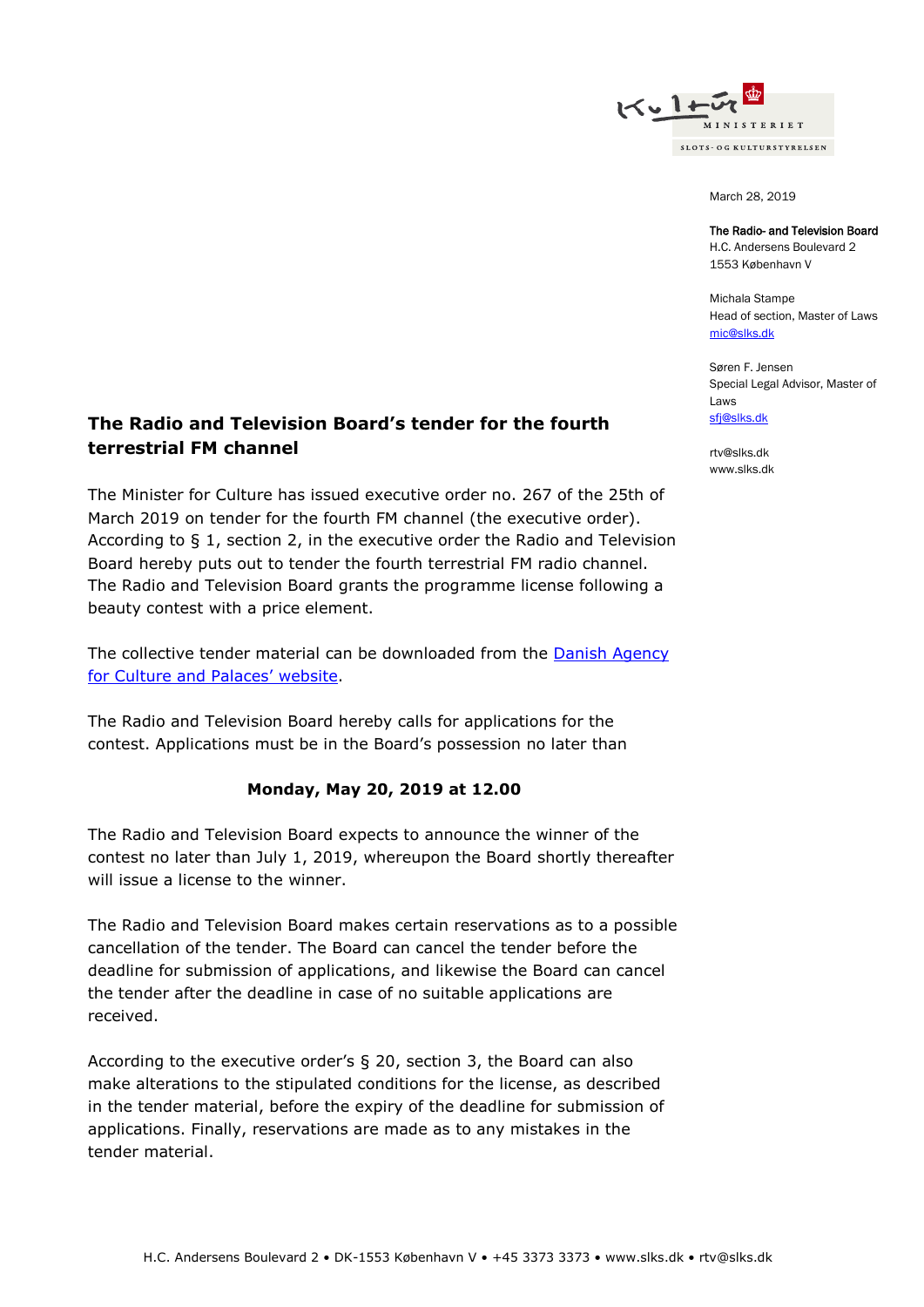## **1. Summary**

The present section contains a summary of the detailed descriptions of the collective tender material. In case of any discrepancy between the summary and the detailed descriptions in the following sections, the detailed descriptions prevail.

## **1.1. Tender material**

The fourth terrestrial FM radio channel is put up for tender at a beauty contest with a price element.

Participation in the tender is based on the submission of an application, which must be prepared in accordance with the stated in the tender material and must contain the required documentation and information etc., including a banker's guarantee.

Section 6.2 describes how the Radio and Television Board's assessment of the applications will take place. The section contains information about evaluation criteria and the mutual weighing of these, including information about the scale of points which the Board will apply when assessing the application in relation to the individual evaluation criteria.

In the present section the content of the following sections will be summarized in brief, i.e. concerning background/basis for the tender, application procedure (including the information which must be contained in the applications), evaluation (i.e. the Radio and Television Board's assessment of the applications) as well as license conditions. For a full description of the application procedure and the requirements for the application, please refer to the specific sections in the tender documents.

## **1.2. Background**

The current license to FM4 expires on October 31, 2019.

The political parties behind the Media Agreement for 2019-2023 have decided that a renewed tender of FM4 will be held.

Pursuant to § 45, stk. 5, in the Radio and Television Broadcast act the Minister for Culture has issued executive order no. 267 of the 25<sup>th</sup> of March 2019. It should be noted, that the Executive Order entered into force on Wednesday, March 27, 2019.

The Radio and Television Board offers permission to perform public service programme activities in the form of a radio channel with subsidies.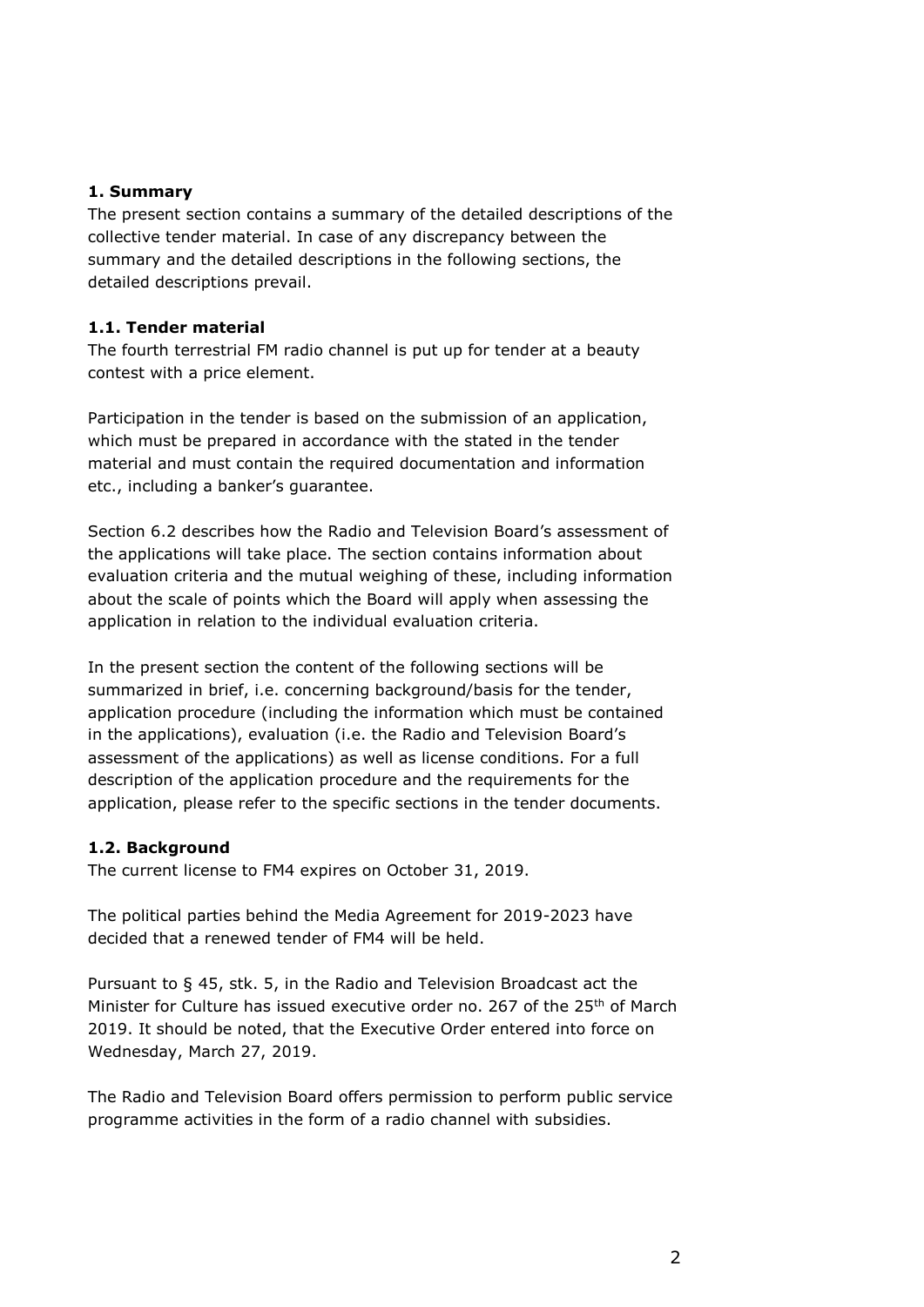License cannot be granted to DR. Neither can DR deliver programme content to the channel or be part of a company or a consortium that delivers content to the channel.

With the license follows both a right and an obligation to distribute the radio channel through the fourth terrestrial FM radio channel. Furthermore, the License holder has a right and an obligation to distribute the radio channel via the DAB transmission network. This must happen in DAB-block 2, where the future license holder gets 96 Capacity Units at their disposal.

The license is valid from November 1, 2019 until December 31, 2027.

## **1.3. Information meeting and Q&A**

An information meeting will be held on Friday, April 5, 2019 at 14.00- 16.00, at The Agency for Culture and Palaces, H. C. Andersens Boulevard 2, 1563 Copenhagen V.

Registration for the meeting, including the number of participants shall be made to [rtv@slks.dk](mailto:rtv@slks.dk) no later than Wednesday, April 3, 2019 at 12.00. In the subject field, please state "Registration for information meeting FM4".

The meeting will be in Danish.

During the period from publication of the tender material and up until Wednesday, April 10, 2019 at 12.00 it will be possible to ask questions about the tender material. The questions and answers will be available on website [of the Danish Agency for Culture and Palaces.](https://slks.dk/omraader/medier/radio/public-service-radio/fm-4/udbud-2019/)

The questions will be published in anonymous form, so that the identity of the questioner will not be obvious.

The Radio and Television Board will endeavor to answer the questions no later than Monday, April 15, 2019.

Questions submitted after Wednesday, April 10, 2019 at 12.00 will not be responded.

All questions must be submitted in writing to the Radio and Television Board v/Agency for Culture and Palaces at [rtv@slks.dk.](mailto:rtv@slks.dk) Please state "Questions, tender FM4" in the subject field.

**It is not possible to submit questions directly to the Ministry of Culture and/or to Danish Energy Agency.**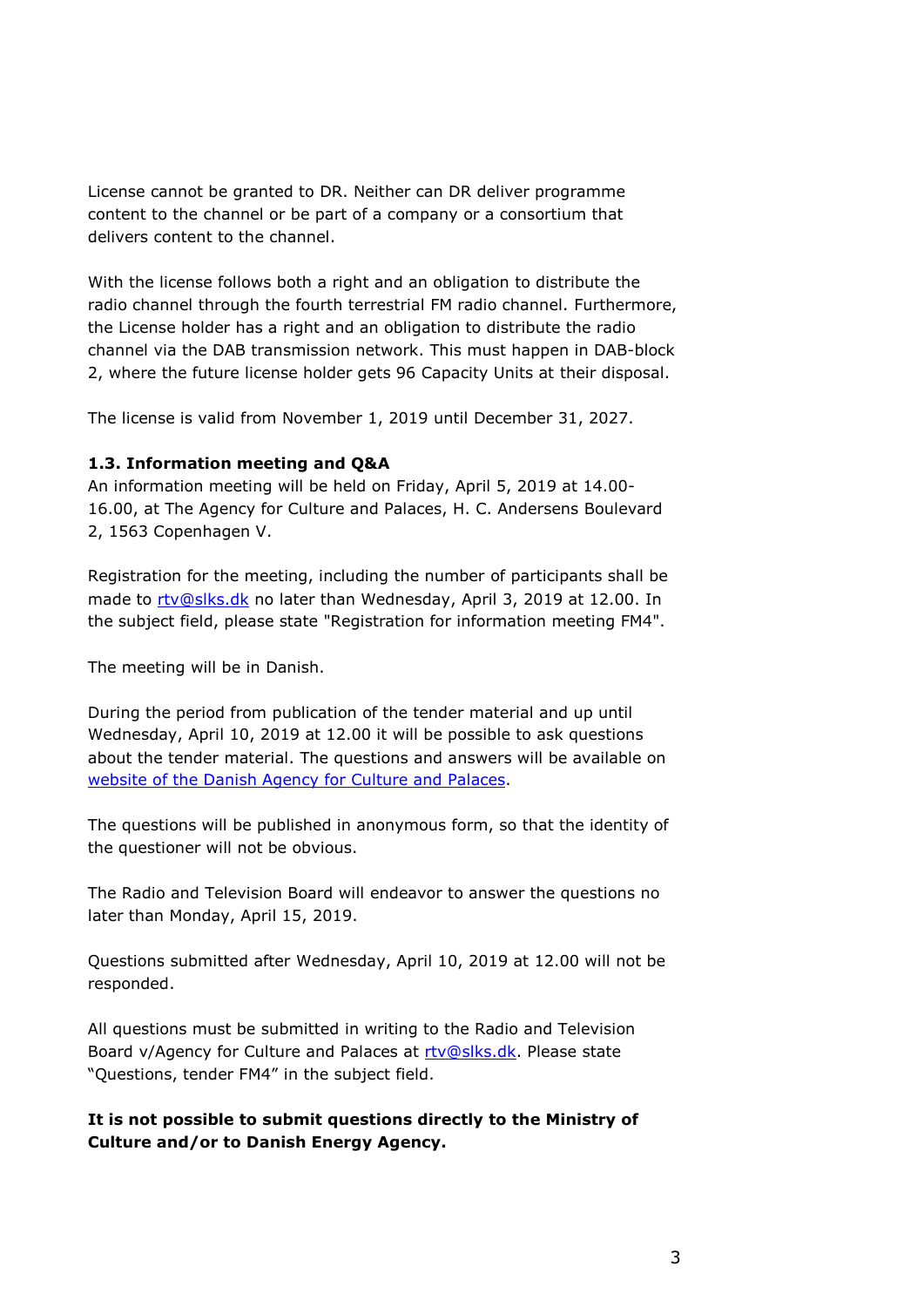## **1.4. Application procedure**

The application must be submitted trough the electronic application form, which can be found on the Agency for Culture and Palaces' website. Appendix 1 encloses a printout of the application form in pdf format for the applicants' information. Section 5 describes both the application procedure and the requirements for the form and content of the applications.

## **Applications must be received by the Radio and Television Board no later than Monday, May 20, 2019 at 12.00.**

Section 5 describes the application procedure as well as the requirements concerning form and content of the applications.

Together with the application, applicants must produce a banker's guarantee of DKK 5 million. The guarantee must be issued by a bank or an insurance company whose long-term debt must have a rating from S & P Global of at least A or from Moody's Investors Service Limited of at least A2.

Once the programme permission is granted, the bank guarantees will be released.

Among other things the applicants must:

submit a programme plan and account for and give an undertaking as to the applicant's future programme activities etc. give an account of their financial circumstances and organizational conditions submit a plan for operation covering the license period

The applicant can base their activity on the capabilities of other units.

The Radio and Television Board is entitled before the expiry of the deadline for applications to call off the tender. The Board is furthermore entitled to call off the tender if no suitable applications have been received or otherwise of objective reason.

The Board is moreover entitled to make adjustments to the conditions for the license stipulated in the tender material or in the tender material before the expiry of the deadline for applications.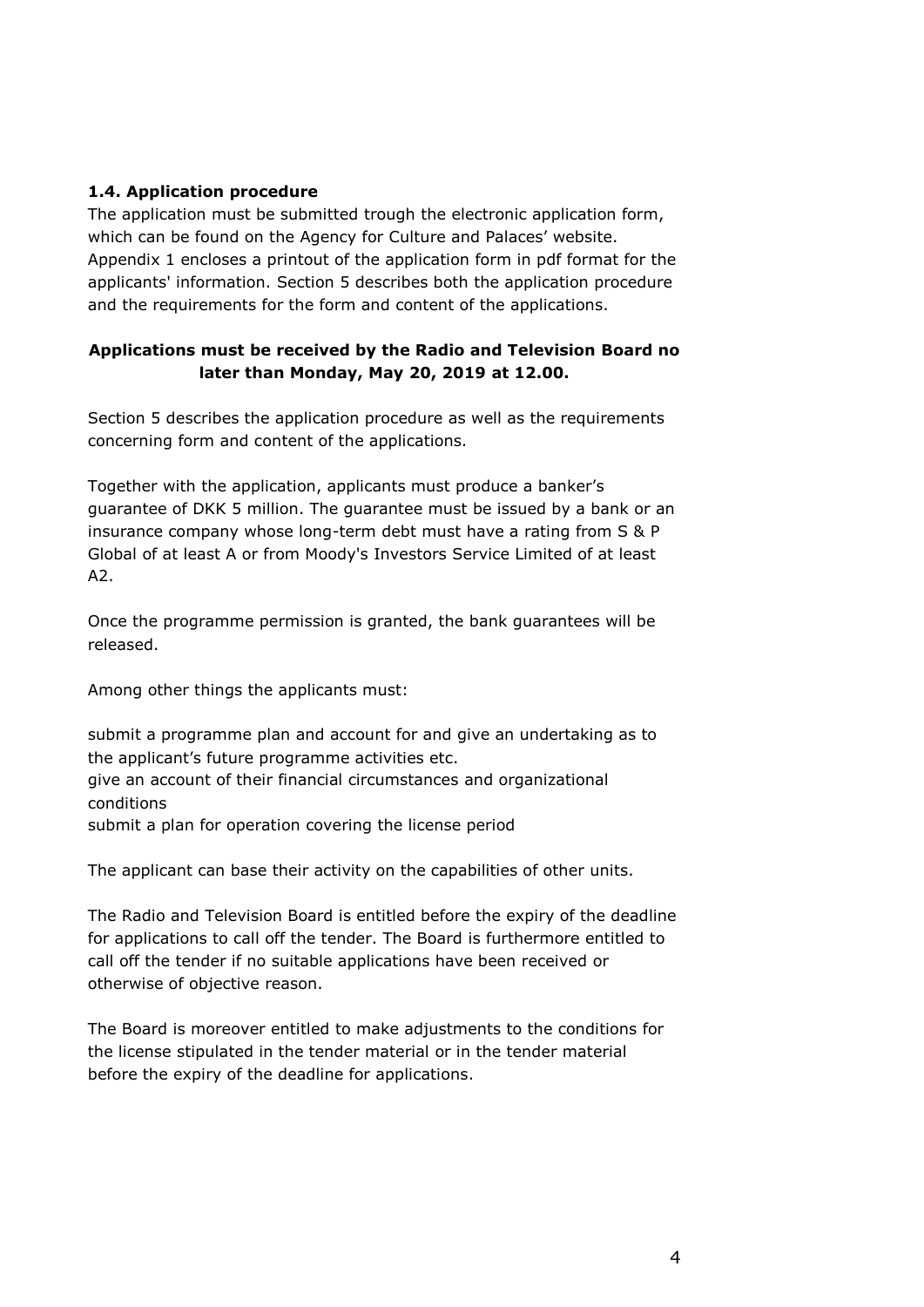If the Board makes any alterations to the tender material before the deadline for applications, the Board will make a decision as to a possible extension of the deadline. Please see tender material 5.4 for further details.

All information from the Radio and Television Board about this will be presented on the Danish Agency for [Culture and Palaces'](https://slks.dk/omraader/medier/radio/public-service-radio/fm-4/udbud-2019/) website. After the expiry of the application deadline any cancellation, change of conditions as well as a possible extension of the date for the Board's decision etc. will be communicated directly to the applicants' contacts.

As a rule, the tender process including questions and answers, applications and other documents and communication will be in Danish. To accommodate any foreign interested parties the present English summary of the tender material has been prepared.

## **1.5. The Board's assessment of the applications**

Upon receiving the applications, the Radio and Television Board will initially be checking whether the applications contain the information requested in the tender material.

The Board can, in accordance with the principle of equal treatment and transparency, ask questions or request the applicant to supplement, clarify or complete the application by submitting relevant information or documents within an appropriate period. However, the Board cannot ask questions or make requests that relate to basic elements of the application, including matters in which the tender documents specifically state that failure to comply with the requirement in the application will lead to rejection of the application.

Pursuant to the executive order, the Board can reject abnormally low bids after a preliminary hearing of the applicant in question. When assessing the applications the Board will therefore e.g. decide whether any bids must be considered unusually low. If so, the applicants will be given the chance to explain this before a decision is made as to a possible rejection. See more about this in section 6.2.

Applications, which do not contain the in the present tender material required minimum information, which has no bank guarantee of DKK 5 million or where the applicant does not answer questions about additional information will be rejected by the Radio and Television Board. See section 5.1.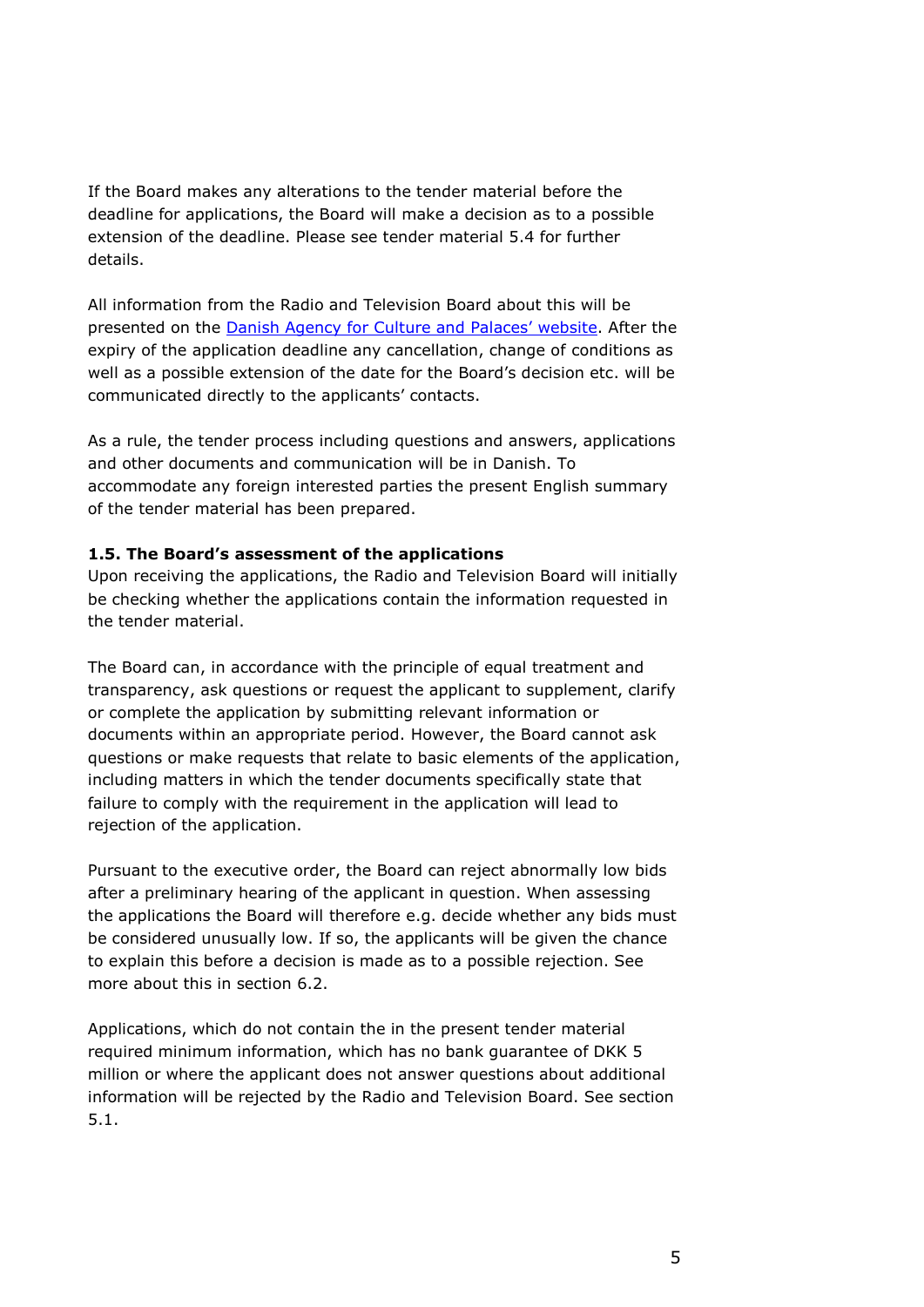At the Board's assessment of the applications, the quality and realism in the applicant's plan for operation weighs 35 percent, the size of the total grant for the entire license period, which the applicant offers to be able to operate the radio channel for 25 percent, and the content of the programmes described in the application 40 percent.

In section 6.2 it is further explained how the Board is going to conduct the evaluation.

## **1.6. License conditions**

Through the license period, the license holder's activities must always be conducted in accordance with the license, unless the Radio and Television Board has approved any changes in relation to the stipulations in the executive order beforehand. The conditions are described in more detail in section 9.

The editorial office of the radio channel must be located in Denmark and at least 110 km from the center of Copenhagen. The main editorial office is regarded as the place where the majority of the radio channel's editorial decisions regarding programme content and composition are made.

At least 70 percent of the radio channel's editorial staff must be employed at least 110 km from the center of Copenhagen.

The radio channel's independent news and current affairs desk must be located in Denmark at least 110 km from the center of Copenhagen. The majority of the editorial staff employed with the production of news and current affairs must have their place of employment with the independent news desk. The news editors place of employment must be with the independent news desk.

License holder must be an independent legal unit, whose single purpose is to operate the fourth FM channel. Advertisement and sponsored programmes are allowed according to the rules of the Radio and Television Act chapter 11. However, advertisements may only be broadcasted in blocks that must be placed between the programmes. Advertising on the radio channel must not exceed 12 minutes per day.

The license holder is obliged to distribute the radio channel via the fourth terrestrial FM radio channels and via DAB transmission network and to pay expenses for both analogue and digital distribution.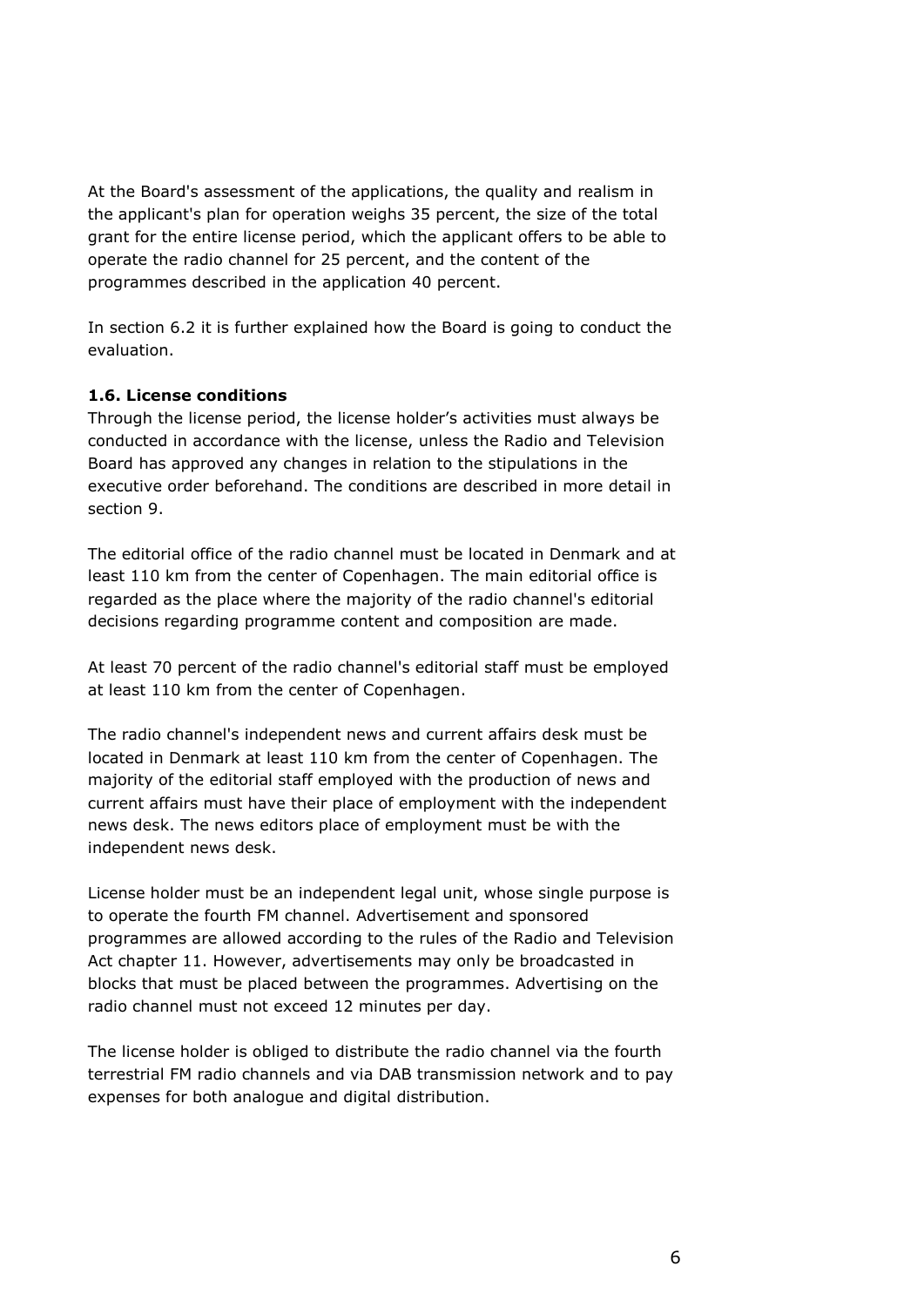If a political decision is made to close the analogue FM signals, the obligation to broadcast programmes in accordance with the license requirements for broadcasting in digital form passes as a rule to DAB. Should it at any point during the license period be politically decided to introduce a technology other than DAB, it can be requested that broadcasting of programmes must take place with the help of this other technology. License holder is not entitled to financial or other compensation related thereto.

No later than May 1 annually, the license holder must submit an annual public service report and an independent annual account for the channel. The report should contain information on the fulfillment of the license terms and an independent annual report for the channel stipulating the result, as the Board has to approve license holder's statement of reasonable profit, possible yield due to product development and the transfer of any operating profits to the following fiscal year. Based on this statement a decision is made as to reimbursement of possible profit. If license holder does not fulfil their programme obligations etc., they must reimburse the relevant estimated savings plus 15 pct., cf. annex 5 of the executive order.

In case the license is returned/revoked, accounts and statement of license basis, including statement of reasonable profit etc., must cf. executive order, annex 5, be submitted to the Radio and Television Board no later than by the end of the fourth month after the return/revoke. Any excesspaid subsidy, including reimbursement after statement of reasonable profit and possible profit due to product development, must be returned no later than at the same time as the submission of accounts. If the license holder has not fulfilled their programme obligations etc., they must reimburse the hereby associated, calculated costs plus 15%, cf. executive order annex 5.

The license holder must start programme activity and broadcast 24 hours round the clock from November 1, 2019. The requirements under the license enter into force from the start of the license. With regard the requirements for the extent, the deadline for fulfillment is May 1, 2020.

### **1.7. Entry into force, etc.**

The license is valid from November 1, 2019 until December 31, 2027.

The Danish Energy Agency issues frequency license upon license holder's request. An annual fee must be paid to the Agency for this license.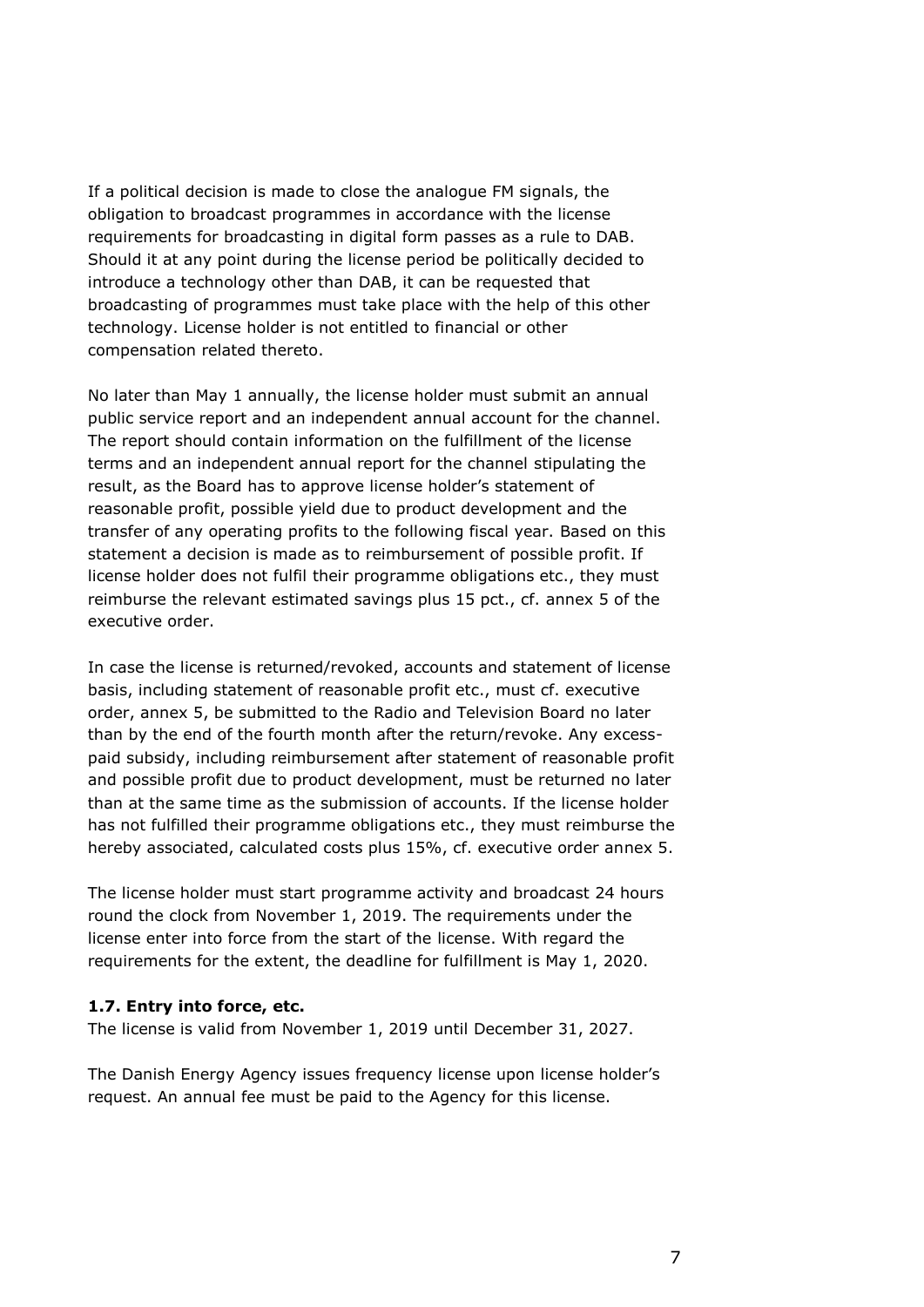The Radio and Television Board supervises the observance of the conditions in the license and the regulations in the radio and television act, as well as regulations issued in pursuance of the act.

The Danish Energy Agency monitors the observance of the conditions in the frequency license and the regulations in the frequency legislation.